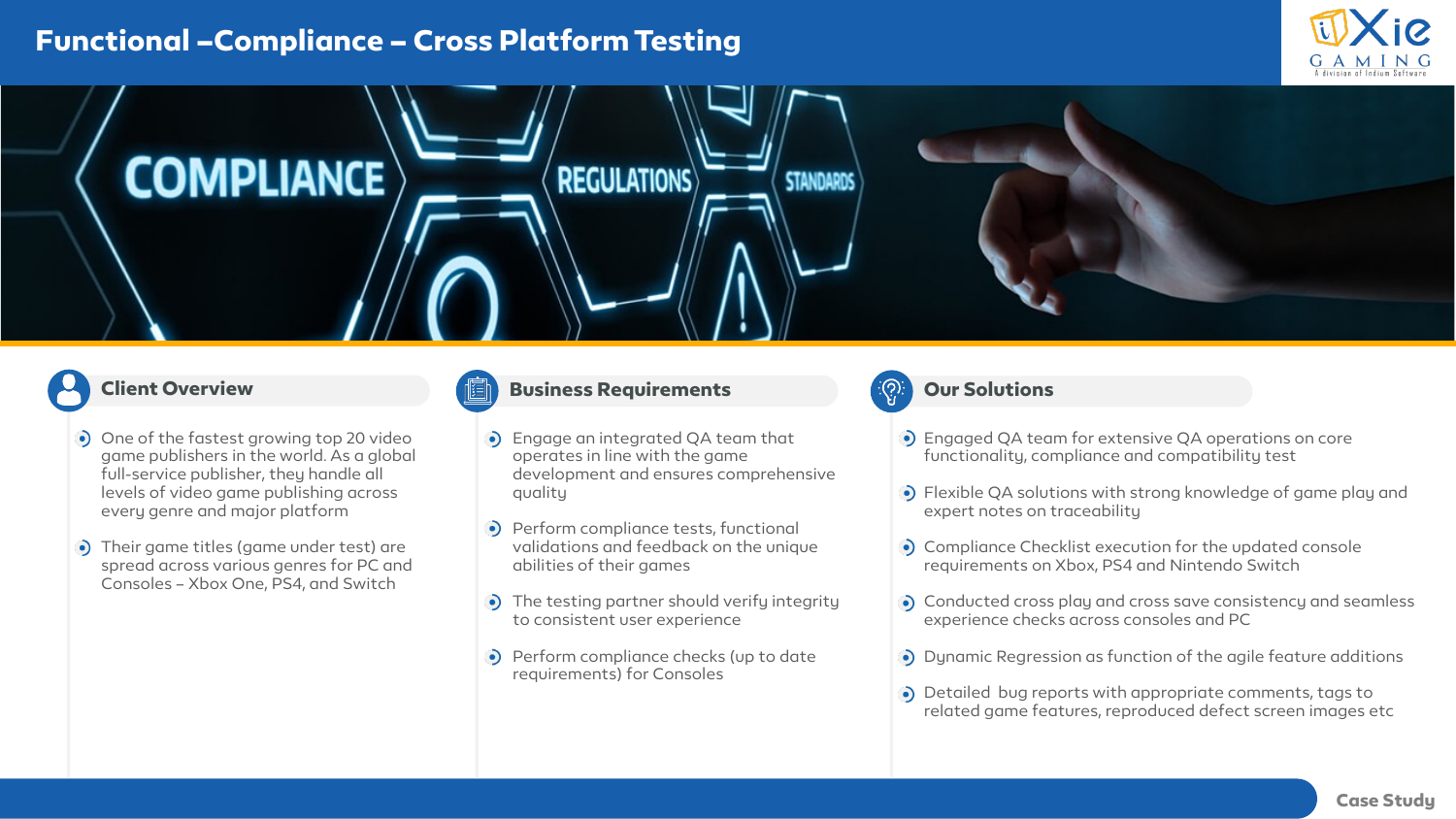



#### **Case Study**